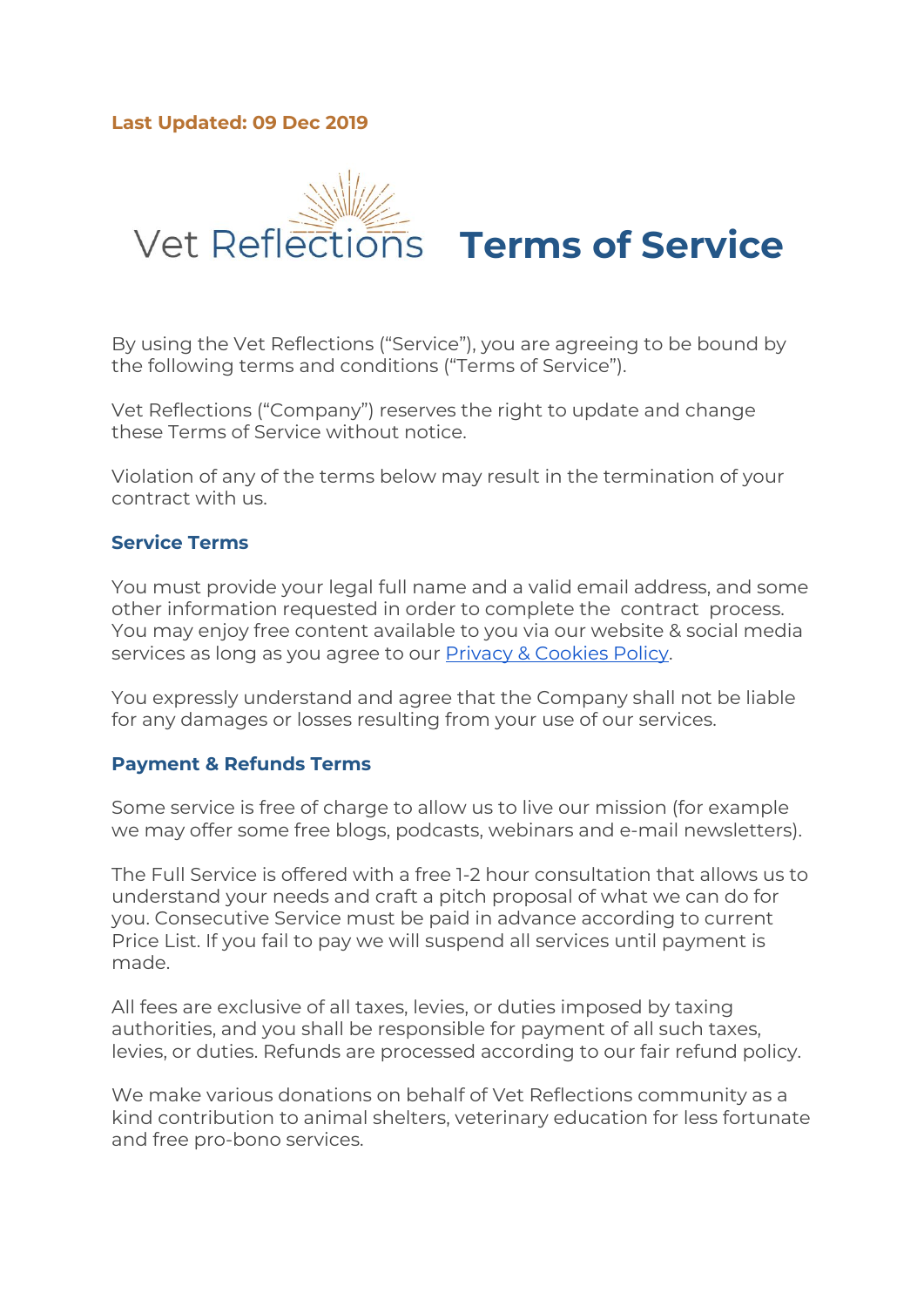### **Cancellation and Termination**

You are solely responsible for properly canceling your contract. An email or a written confirmation to cancel your contract with us is considered a cancellation. The Company, in its sole discretion, has the right to suspend or terminate your contract and refuse any and all current or future use of the Service for any reason at any time. The Company reserves the right to refuse service to anyone for any reason at any time.

#### **Modifications to the Service and Prices**

The Company reserves the right at any time and from time to time to modify or discontinue, temporarily or permanently, any part of the Service with or without notice.

Prices of all Services are subject to change upon 30 days notice from us. Such notice may be provided at any time by sending an e-mail.

The Company shall not be liable to you or to any third party for any modification, price change, suspension or discontinuance of the Service.

### **Copyright and Content Ownership**

We claim no intellectual property rights over the material you provide to the Service. All materials you provide remain yours.

The look and feel of the Service is copyright© VetReflections. All rights reserved. You may not duplicate, copy, or reuse any portion of the service without express written permission from the Company.

#### **General Conditions**

Your use of the Service is at your sole risk. The service is provided on an "as is" and "as available" basis.

You understand that the Company uses third party vendors and hosting partners to provide the necessary hardware, software, networking, storage, and related technology required to run the Service.

You agree not to reproduce, duplicate, copy, sell, resell or exploit any portion of the Service, use of the Service, or access to the Service without the express written permission by the Company.

Verbal, physical, written or other abuse (including threats of abuse or retribution) of any Service customer or Company employee will result in immediate contract termination.

You understand that the technical processing and transmission of the Service, including your content, may be transferred unencrypted and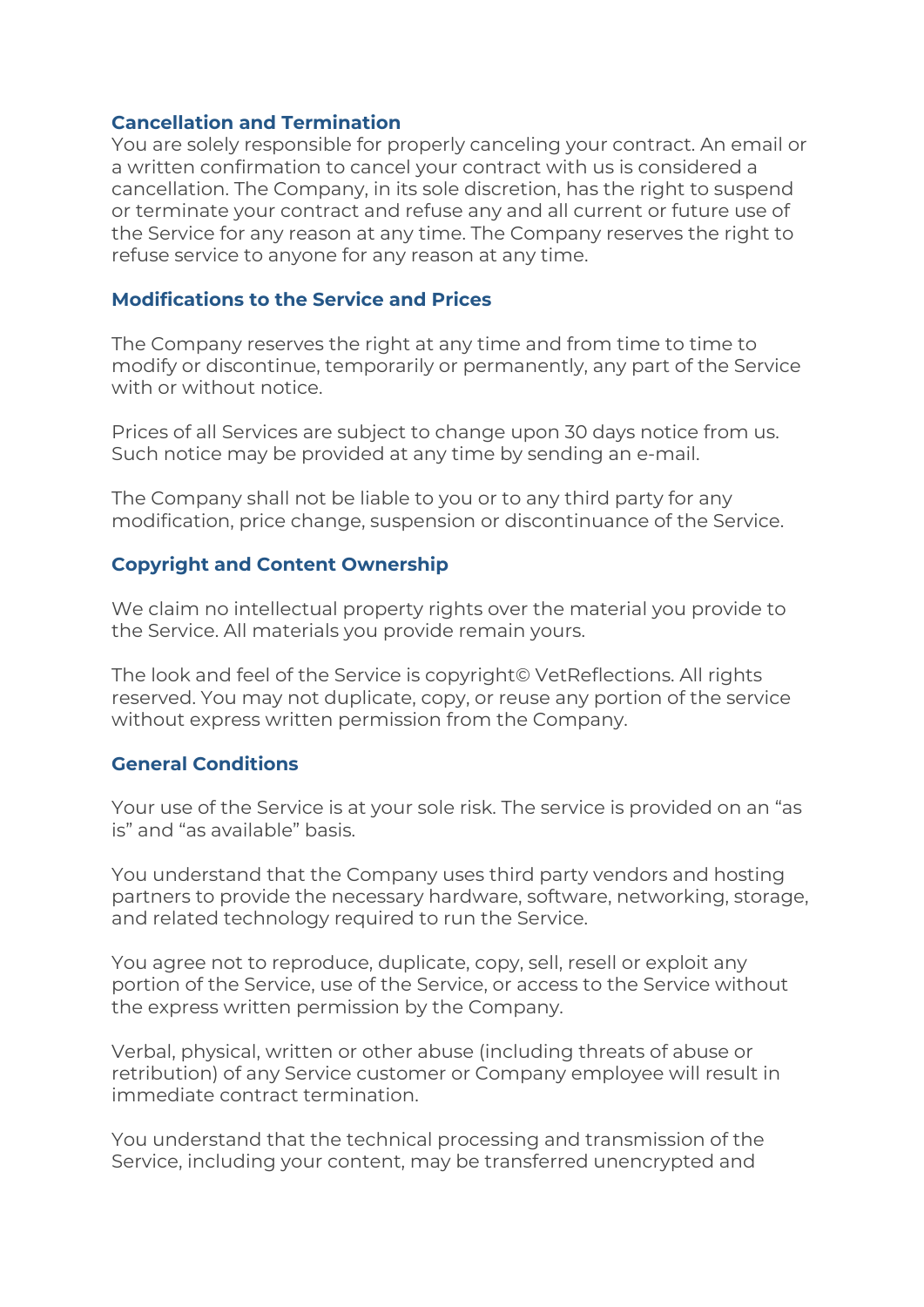involve (a) transmissions over various networks; and (b) changes to conform and adapt to technical requirements of connecting networks or devices.

The Company does not warrant that (i) the service will meet your specific requirements, (ii) the service will be uninterrupted, timely, secure, or error-free, (iii) the results that may be obtained from the use of the service will be accurate or reliable, (iv) the quality of any products, services, information, or other material purchased or obtained by you through the service will meet your expectations, and (v) any errors in the Service will be corrected.

You expressly understand and agree that the Company shall not be liable for any direct, indirect, incidental, special, consequential or exemplary damages, including but not limited to, damages for loss of profits, goodwill, use, data or other intangible losses (even if the Company has been advised of the possibility of such damages), resulting from: (i) the use or the inability to use the service; (ii) the cost of procurement of substitute goods and services resulting from any goods, data, information or services purchased or obtained or messages received or transactions entered into through or from the service; (iii) unauthorized access to or alteration of your transmissions or data; (iv) statements or conduct of any third party on the service; (v) or any other matter relating to the service.

The failure of the Company to exercise or enforce any right or provision of the Terms of Service shall not constitute a waiver of such right or provision. The Terms of Service constitutes the entire agreement between you and the Company and govern your use of the Service, superseding any prior agreements between you and the Company (including, but not limited to, any prior versions of the Terms of Service).

### **Fair Refund Policy**

Bad refund policies are infuriating. You feel like the company is just trying to rip you off. We never want our customers to feel that way, so our refund policy is simple: If you're ever unhappy with us, for any reason, just contact us.

Example of full refund we'd grant.

If you were just charged for your next scheduled session (paid webinar, WeWork, community powerups, WeReflect session, design thinking WeCreate session) but you meant to cancel, we're happy to refund that extra charge.

Examples of partial refunds or credits we'd grant.

If we had extended downtime (multiple hours in a day, or multiple days in a month) or you emailed us and it took multiple days to get back to you or we missed a deadline without a good reason - we'd issue a partial credit to your account.